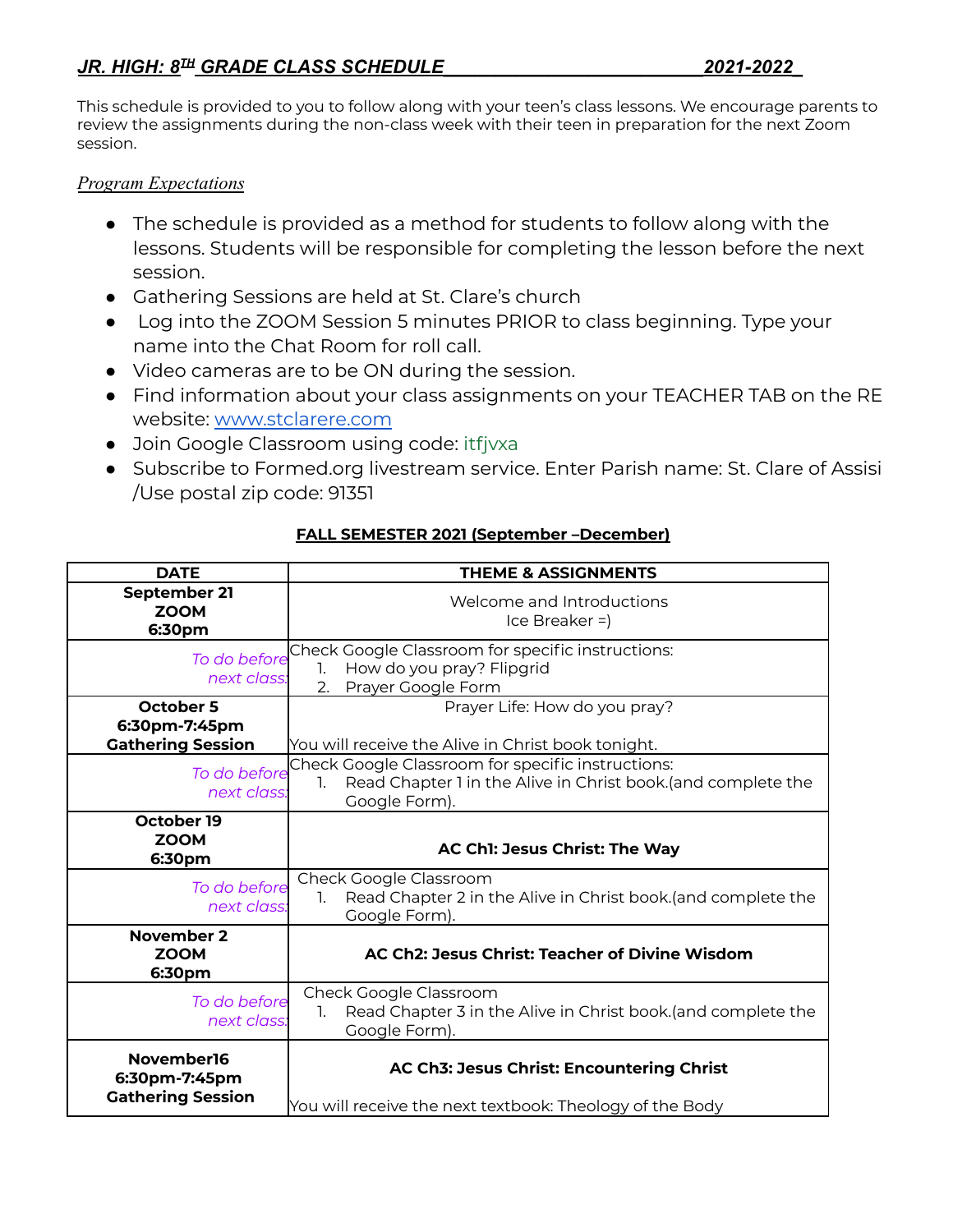| To do before<br>:next class           | Complete any missing assignments.                           |
|---------------------------------------|-------------------------------------------------------------|
| November 30,<br><b>ZOOM</b><br>6:30pm | Preview TOB text and sign-up on Ascension Press             |
| December 3<br>6:15pm-830pm            | <b>Holiday Baking Night</b>                                 |
|                                       | To do before Spread holiday cheer through acts of kindness. |
| December 14<br>6:30pm-7:45pm          | <b>Christmas Service</b>                                    |

## **SPRING SEMESTER 2021 (January – May)**

| <b>DATE</b>              | <b>THEME &amp; ASSIGNMENTS</b>                                |
|--------------------------|---------------------------------------------------------------|
|                          | Check Google Classroom                                        |
| To do before             | Name Tag Google Slide<br>1.                                   |
| next class.              | Read Chapter 1 in Theology of the Body.<br>2.                 |
|                          | 3. Watch Videos for Chapter 1 on the Ascension Press site.    |
| <b>January 11</b>        |                                                               |
| <b>ZOOM</b>              | TOB Ch1: Discovering My True Identity                         |
| 6:30pm                   |                                                               |
| To do before             |                                                               |
| next class:              |                                                               |
|                          |                                                               |
| <b>January 25</b>        | <b>Empowering God's Children Virtus Training</b>              |
| 6:30pm-7:45pm            |                                                               |
| To do before             | Check Google Classroom for specific instructions:             |
| next class.              | Read Chapter 2 in TOB (and complete Google Forms)<br>1.       |
|                          | Watch Videos for Chapter 2 on Ascension Press site.<br>2.     |
| <b>February 8</b>        | TOB Ch2: God's Plan, Human Sin, Jesus'Love                    |
| <b>ZOOM</b>              |                                                               |
| 6:30pm                   |                                                               |
|                          | Check Google Classroom for specific instructions:             |
| To do before             | 1. Read Chapter 3 in TOB (and complete Google Forms).         |
| next class:              | 2. Watch Videos for Chapter 3 on the Ascension Press site.    |
|                          |                                                               |
| <b>February 22</b>       |                                                               |
| 6:30pm-7:45pm            | <b>TOB Ch3: Body and Soul</b>                                 |
| <b>Gathering Session</b> |                                                               |
|                          | Check Google Classroom for specific instructions:             |
| To do before             | Read Chapter 4 in TOB (and complete Google Forms).<br>1.      |
| next class:              | Watch Videos for Chapter 4 on the Ascension Press site.<br>2. |
|                          |                                                               |
| March 8                  |                                                               |
| <b>ZOOM</b>              | <b>TOB Ch4: How should I act? Virtues and Vices</b>           |
| 6:30pm                   |                                                               |
| To do before             | Check Google Classroom for specific instructions:             |
| next class.              | Read Chapter 5 in TOB (and complete Google Forms).<br>1.      |
|                          | Watch Videos for Chapter 5 on the Ascension Press site.<br>2. |
| March 22,                |                                                               |
| 6:30pm-7:45pm            | TOB Ch5: Sex, Love, and Chastity                              |
| <b>Gathering Session</b> |                                                               |